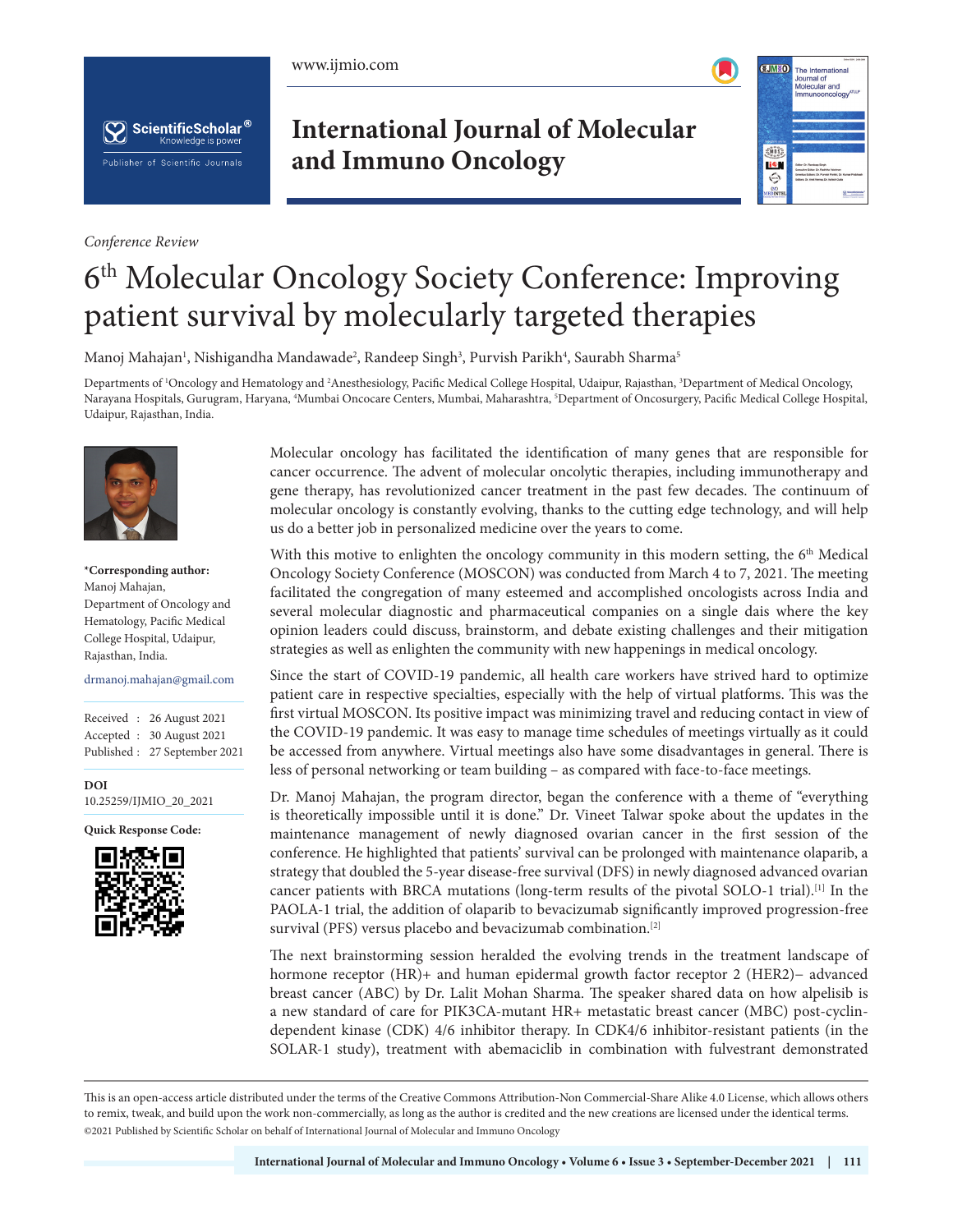continued benefits in PIK3CA-mutated HR+/HER2 negative advanced or MBC.[3] Dr. Partha Basu talked about risk stratification in cancer screening including sonomammography and clinical breast examination, and laid down the approaches and resources required for cancer screening programs in developing countries such as India.

The sessions on "early breast cancer (EBC)" were chaired by Dr. Sudeep Gupta and Dr. Garima Yadav. In this session, Dr. Chintan Shah showcased the first results of the phase III SWOG S1007 (RxPonder) study, demonstrating a strong invasive DFS (IDFS) benefit for chemoendocrine therapy in premenopausal patients, with an early indication of an overall survival (OS) improvement.[4] Furthermore, it is likely safe to forgo adjuvant chemotherapy without compromising IDFS in postmenopausal women involving 1–3 lymph nodes and a oncotype recurrence score of <25.<sup>[5]</sup>

Dr. Bhuvan Chugh, while presenting the evidence for neoadjuvant immunotherapy in patients with early stage (ES) triple-negative breast cancer (TNBC) from the global Phase III IMpassion 031 trial, showed that atezolizumab neoadjuvant chemotherapy led to improved pathological complete response rates compared to placebo, regardless of programmed death ligand 1 (PD-L1) expression.<sup>[6]</sup> Dr. Mangesh P. Kamath indicated that Ki-67 biomarker as per the Phase III monarchE trial could be used together with clinicopathological features of nodal involvement, tumor size, and grade, to identify patients with HR+, HER2−, and EBC at high risk of recurrence. In patients with high Ki-67 (≥20%), abemaciclib in combination with standard adjuvant endocrine therapy significantly decreased the risk of breast cancer recurrence by 30.9% compared to patients receiving endocrine therapy alone.[7] The session on molecular drivers of Oncotype DX, Prosigna, EndoPredict (EP), and the Breast Cancer Index (BCI) from the TransATAC study<sup>[8]</sup> by Dr. Shruti Kate concluded that in contrast to common understanding, recurrence scores are determined more strongly by estrogen-related features and only weakly by proliferation markers. However, EP, BCI and particularly risk of recurrence scores are determined largely by proliferative measures. It is important that the oncologist interpreting and applying the scores for patient management have an understanding of the biologic features the tests reflect, particularly when trying to understand the difference among their readouts. In this context, data from CanAssist Breast are especially applicable to Indian context – because it has been studied in large number of our patients and has a clear-cut division into two groups irrespective of age or menopausal status (limitations with Oncotype DX). This session was followed by an intense panel discussion on the management of HR+ and HER2− EBC, moderated by Dr. Seema Gulia. The panel concluded that the decision to withhold chemotherapy (CT) in the HR+ EBC is based on the combination of clinicopathological factors and genomic

factors. The patients at high risk may need adjuvant CD4/6 inhibitors, but the data are immature on the definition of "high risk," the ideal duration of CD4/6 treatment, and also on the impact of late recurrence.

Subsequent sessions on "ABC" were chaired by Dr. Poonam Patil and Dr. D. C. Doval. The circulating tumor DNA (ctDNA) analysis provides an accurate, rapid genotyping evaluation that facilitates identification of mutationdirected therapies in breast cancer patients according to the plasmaMATCH study.[9] The ctDNA also enables the identification of the target mutations for breast cancer treatment. The potential role of novel liquid biopsy platform to screen for rare oncogenic mutations in breast cancer can transform clinical trial approaches as stated by the speaker Dr. Rajeev Vijaykumar. Looking beyond the conventional treatments in HER2+ MBC, Dr. M. V. Chandrakanth opined that new therapeutic compounds in the form of drug conjugates may be effective for HER2− low disease. Apart from the established first- and second-line therapies including trastuzumab, pertuzumab, and T-DM1, the new oral tyrosine kinase inhibitors (TKIs) (tucatinib, neratinib, and pyrotinib), antibody drug conjugates (trastuzumab deruxtecan and trastuzumab duocarmazine), and Fc engineered antibodies (margetuximab) have demonstrated promising activity in the management of HER2+ MBC patients. Following this session, a panel discussion provided insights into the management of HER2+ BC with brain metastasis (BM), which was moderated by Dr. Chirag Desai. As per the current American Society of Clinical Oncology (ASCO) guidelines for managing HER2+ BM, routine surveillance with imaging in the absence of symptoms is not recommended and there is a low threshold for performing diagnostic brain magnetic resonance imaging for any neurologic symptoms suggestive of BM.[10] This session also listed the novel drugs and their combinations used for HER2+ central nervous system (CNS) metastasis. Dr. Raghunadharao Digumarti and Dr. Ajay Rao chaired the final session on day 1, which was a panel discussion on personalized therapy for advanced sarcoma, moderated by Dr. Jyoti Bajpai. It was emphasized that as sarcoma is a rare disease, cases from across the country can be pooled to generate interesting data on disease management and prognosis, which may provide more practical approaches to the treating doctors.

Day 2 started with a session on the role of immunotherapy in metastatic TNBC (mTNBC). Dr. Ajay Bapna suggested that atezolizumab is recommended for patients with PDL-1 immune cells (IC)+ mTNBC as per the National Comprehensive Cancer Network (NCCN) guidelines. Atezolizumab along with nab-paclitaxel has shown prolonged PFS in mTNBC patients, specifically in PDL-1-positive patients, in the Impassion130 trial.<sup>[11]</sup>

The sessions on "non-small cell lung cancer (NSCLC)" were chaired by Dr. Nalini Kilara. On maximizing the utility of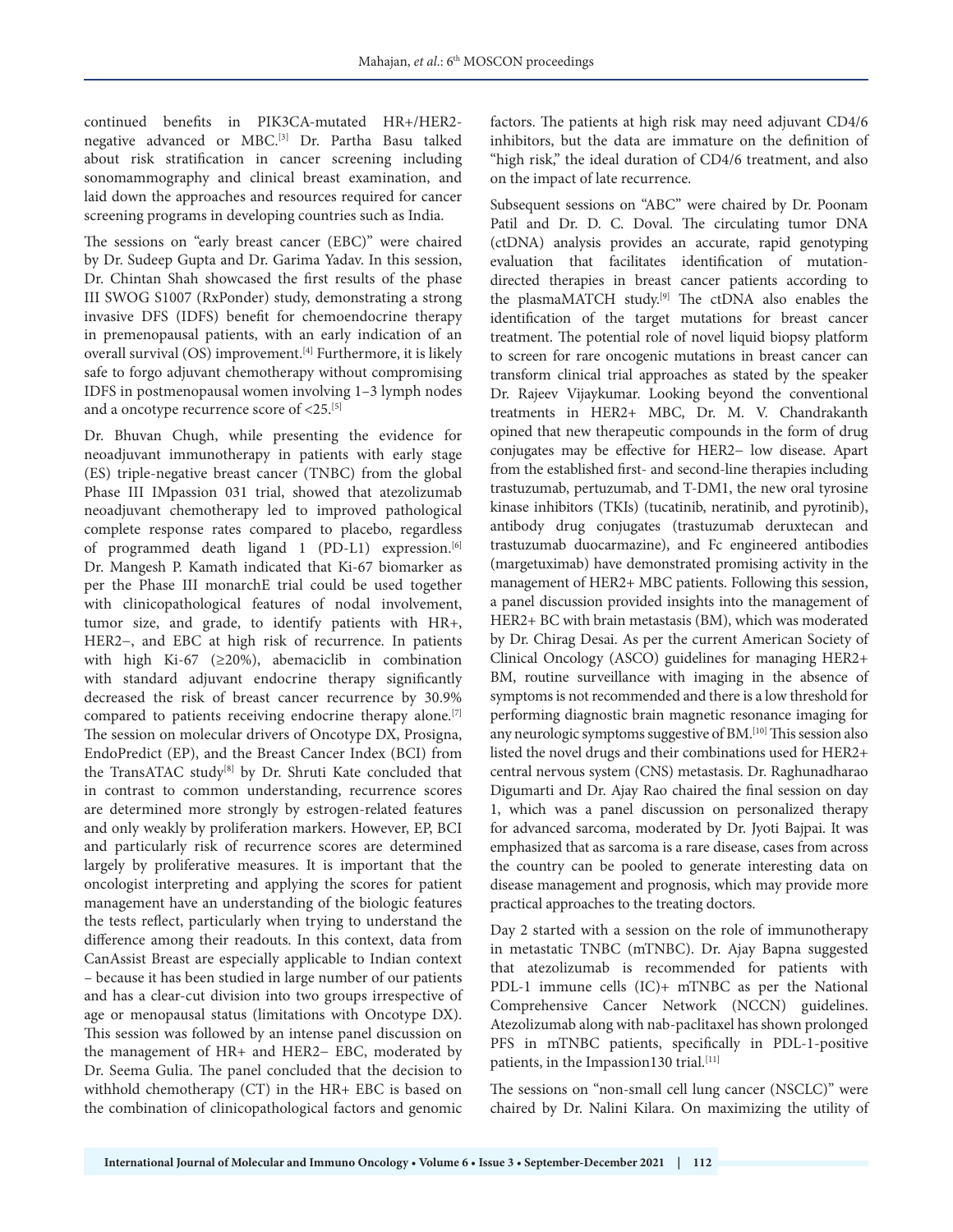immunotherapy in metastatic NSCLC (mNSCLC), Dr. Suman Karanth presented that comutations in DNA damage repair pathways are significantly associated with a higher response to atezolizumab, improving survival in NSCLC patients, and may help in identifying patients who could benefit from immune checkpoint inhibitor (ICI) therapy.

Thinking beyond epidermal growth factor receptor (EGFR), anaplastic lymphoma kinase (ALK), and ROS mutations in mNSCLC, Dr. Rakesh Pinninti showed that tepotinib resulted in partial response (PR) in ~50% of patients with advanced NSCLC with confirmed MET exon 14 skipping mutation.[12] Dr. Deepak Shukla discussed the results of the Phase II CodeBreak 100 trial, which showed that sotorasib provided durable clinical benefit with a favorable safety profile in pre-treated NSCLC patients with KRAS p.G12C mutations.[13] In the LIBRETTO-001 study, selpercatinib resulted in 64% objective response rate in RET fusion-positive NSCLC patients previously treated with platinum-based chemotherapy as presented by Dr. Pushpak Chirmade.<sup>[14]</sup> In the ARROW study, pralsetinib produced robust clinical responses in RET fusion-positive NSCLC patients.[15]

A panel discussion on the "treatment of Stage IV NSCLC with actionable mutation" was moderated by Dr. G. S. Bhattacharyya. There are two aspects of care in these patients: (1) patient centric care and (2) evidence-based medicine. The advanced stage lung cancer with adenocarcinoma component should undergo genomic analysis irrespective of the age, gender, smoking history, or ethnicity, but the ES testing is always an institutional policy decision. The molecular testing guidelines for NSCLC were discussed, and the targeted therapies for different genetic mutations were elaborated.

Dr. Ankit Agarwal discussed the personalized therapies to further improve outcomes in BRAF-mutated NSCLC. More than 60% of patients with BRAF V600E mutant metastatic NSCLC responded to dabrafenib and trametinib combination in a pivotal study.[16] The topic on the "VALUE of comprehensive genomic profiling (CGP) in modern lung cancer practice" was taken by Dr. Natasha Leighl who suggested that patients with actionable genomic targets identified in liquid biopsy should proceed to targeted therapy without waiting for confirmation from tissue testing. Dr. Naresh Somani was the speaker for the session on "alectinib in first-line new standard of care in ALK+ NSCLC patients." Alectinib provides the longest duration of disease control along with a defined treatment sequence, improving the prognosis for patients with advanced ALK+ NSCLC.<sup>[17]</sup>

Topics on "Genitourinary Cancer" were chaired by Dr. Maheboob Basade and Dr. Shailesh Talati. The roles of rucaparib in metastatic castration-resistant prostate cancer (mCRPC) with HRR gene alterations were discussed by Dr. Chaitanya Krishna. Two poly-ADP ribose polymerase (PARP) inhibitors (PARPi), rucaparib and olaparib, have been

approved by the Food and Drug administration (FDA) for the treatment of mCRPC. While both agents are approved for tumors with BRCA1/2 alterations, olaparib is also indicated in patients with 12 other homologous recombination deficiency gene alterations including ATM and PALB2.<sup>[18]</sup> Dr. Amit Sehrawat pointed to the FDA approval of relugolix for advanced prostate cancer based on the HERO study<sup>[19]</sup> Dr. Pradip Mondal elaborated on whether immunotherapy is changing survival in metastatic renal cell carcinoma (mRCC) and concluded that first-line pembrolizumab plus axitinib extended survival among patients with advanced RCC, as per the Phase III KEYNOTE-426 study.<sup>[20]</sup> The panel discussion on "CRPC with novel mutations" was moderated by Dr. Shyam Aggarwal. The panel stated that beyond chemotherapy and hormonal therapy in metastatic prostate cancer, emerging treatments for mCRPC include immunotherapy, PARPi, and prostate-specific membrane antigen-targeted approaches. In addition, genomically targeted agents may also become relevant for a subset of patients with mCRPC.

Day 3 started with a session on recent updates on durvalumab in Stage III NSCLC and ES-squamous cell lung cancer (SCLC). Dr. Amit Rauthan presented the Phase III PACIFIC study results in patients with Stage III NSCLC with a PD-L1 status ≥1% treated with durvalumab, an ICI, which showed a significantly longer PFS, OS, and long-term clinical benefits versus placebo.<sup>[21]</sup> Dr. Deepak Gupta concluded that osimertinib, the only EGFR-TKI and the first-line standard of care, has significantly improved OS in EGFR-mutated NSCLC patients.

The sessions on "Gastrointestinal Tumors" were chaired by Dr. Narendra Singh Rathore. Immunotherapy has led to improved survival in Stage III lung cancer. Dr. Bharat Vaswani showed that in the Phase III KEYNOTE 177 study, pembrolizumab led to significantly longer PFS versus chemotherapy when received as first-line therapy for microsatellite instability high/deficient mismatch repair (MSI-H/dMMR) metastatic colorectal cancer (mCRC).<sup>[22]</sup> The new markers for immunotherapy in mCRC including tissue or plasma tumor mutational burden (TMB) were elaborated by Dr. Gaurav Mantri. The CCTG CO.26 trial evaluated dual inhibition of PD-L1 and cytotoxic T-lymphocyte-associated protein 4 through durvalumab plus tremelimumab and best supportive care (BSC) versus BSC alone on patient survival in rmCRC, where plasma TMB appeared prognostic in the BSC arm. Durvalumab plus tremelimumab significantly prolonged OS. High TMB may select a group of microsatellite stable patients who benefit from durvalumab plus tremelimumab.[23] The new target fibroblast growth factor receptors (FGFRs) in advanced gastric/gastroesophageal junction adenocarcinoma were discussed by Dr. N. Aditya Murali. Targeting FGFR2b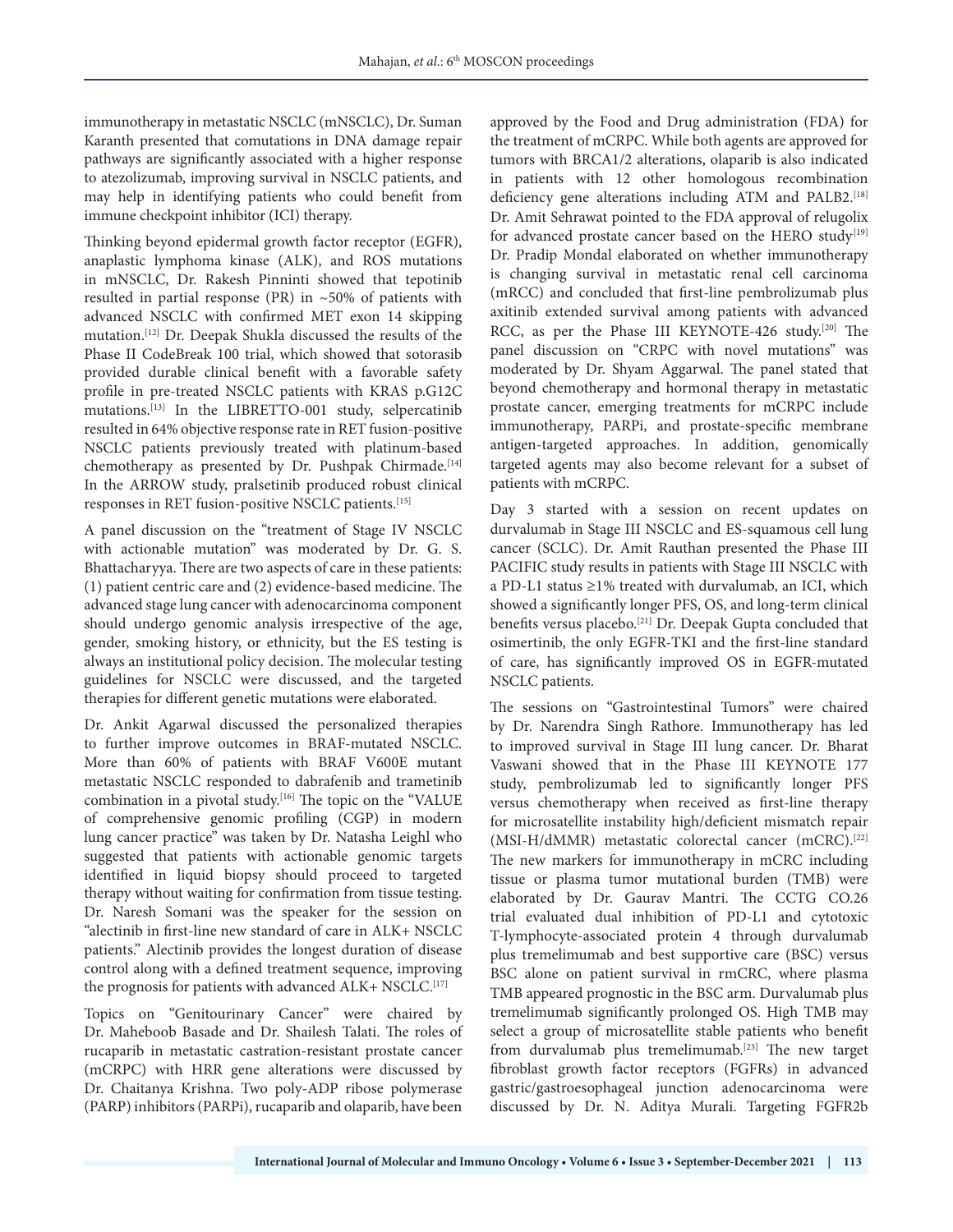with bemarituzumab plus chemotherapy led to clinically meaningful and statistically significant improvements in PFS, OS, and response rates in the Phase II FIGHT trial in advanced gastric/GE junction adenocarcinoma.<sup>[24]</sup> The panel discussion on the management of mCRC for MSI-H/dMMR was moderated by Dr. Senthil Rajappa. The molecular characteristics facilitate choosing the appropriate drugs in these patients. Several points were discussed that favored the use of ICI as first-line management. The panel was hopeful that Keynote-177 trial will further show survival advantages with ICIs.

The sessions on "pancreatobiliary cancers" were chaired by Dr. B. N. Kapur and Dr. Sadashivudu Gundeti. Expanding the horizons of Paribs in metastatic pancreatic cancer BRCA/ PALB2 mutation, Dr. A. P. Dubey discussed the Phase III POLO trial, which has established proof of principle for the use of olaparib as maintenance therapy with prolonged survival for germline BRCA-mutated metastatic pancreatic cancer.[25] In patients with pancreatic ductal adenocarcinoma and a germline BRCA/PALB2 mutation, first-line therapy with cisplatin plus gemcitabine has yielded high response rates and encouraging survival outcomes, however, concurrent veliparib did not result in improved response<sup>[26]</sup> as presented by Dr. Nirmal Raut. A transcriptomic signature to predict adjuvant gemcitabine sensitivity in pancreatic adenocarcinoma was discussed by Dr. Kshitij Joshi who concluded that the RNA-based GemPred stratification predicts the benefits of adjuvant gemcitabine in these patients. The panel discussion on the "management of metastatic pancreatic cancers with actionable mutations" was led by Dr. Ghanashyam Biswas. Deliberations were made regarding the factors influencing the selection of firstline chemotherapy regimens in advanced pancreatic cancer, which could include the Eastern Cooperative Oncology Network Performance Status, age, comorbidities, risk of endobiliary stent complications, convenience, patient preference, cost, and the predictive biomarkers. Germline testing is recommended for any patient with confirmed pancreatic cancer using the comprehensive gene panel for hereditary cancer syndromes.

The sessions on "gynecological cancers" were chaired by Dr. Lalit Kumar. The role of immunotherapy in endometrial/ ovarian cancer was elaborated by Dr. Priya Nayak with results from the Phase II KEYNOTE-158 study having clinical benefit of anti-programmed death-1 therapy with pembrolizumab among patients with previously treated unresectable or metastatic MSI-H/dMMR non-CRC,<sup>[27]</sup> and by Dr. Prashant Mehta who highlighted KEYNOTE 100 study, where pembrolizumab monotherapy demonstrated modest anticancer activity in recurrent advanced ovarian cancer, with increasing response rates with higher PD-L1 expression.[28] Results from the Phase III ENGOT-OV16/ NOVA trial demonstrated the long-term safety profile

of niraparib in patients with recurrent ovarian cancer.[29] The panel discussion on the "management of endometrial cancer" was moderated by Dr. Ashish Singh. The molecular classification of endometrial cancer, and the best evidencebased adjuvant treatment strategies for low-, intermediate-, and high-risk patients, the role of surgery and radiotherapy in advanced or recurrent endometrial cancer, the optimal systemic therapies, and promising targeted agents were discussed. Day 3 ended with the last session "From clinical trials to clinical practice: Navigating management of ER+ HER2− MBC with CDK 4/6 inhibitors" by Dr. Ajay Bapna who concluded that the use of CDK4/6 inhibitors in the first-line setting significantly increases overall response rate and consistently improves the PFS as compared with endocrine therapy alone based on the PALOMA-2,<sup>[30]</sup> MONALEESA-2,<sup>[31]</sup> and MONARCH-3<sup>[32]</sup> trials.

On day 4, the management aspects of the hematological malignancies including lymphoma, multiple myeloma (MM), and leukemia were discussed. The sessions on lymphoma/ leukemia were chaired by Dr. Tapan Saikia. The speaker for the first session on follicular lymphoma, Dr. Nilesh Wasekar, presented that activating mutations of enhancer of Zeste homolog 2 (EZH2) are present in ~20% of patients with follicular lymphoma. Tazemetostat, a first-in-class, oral EZH2 inhibitor, showed clinically meaningful, durable responses and was generally well-tolerated in heavily pretreated patients with relapsed or refractory follicular lymphoma.[33] Dr. Irom Anil Singh highlighted that newer BTK inhibitors are better in the management of chronic lymphocytic leukemia (CLL). Therapeutic targeting of BTK has dramatically improved survival outcomes for patients with CLL. Acalabrutinib, an oral highly selective BTK inhibitor, demonstrated efficacy (response rate: 94%), durability of response, and long-term safety in patients with previously treated CLL.<sup>[34]</sup> Dr. H. S. Darling presented the 5-year data from the MURANO study and reported that fixed duration venetoclax/rituximab in patients with relapsed/refractory CLL had time-to-next treatment benefits, improved time to second PFS event, and showed high response rates to subsequent therapies including re-exposure or cross-over to venetoclax-based regimens.[35] A panel discussion on "diffuse large β-cell lymphoma (DLBCL)" was moderated by Dr. Pankaj Malhotra. The CNS risk stratification and therapy were elaborated. Information on germinal center β-cell, activated β-cell, Ki-67, CD30, Myc, and β-cell lymphoma (BCL)2/BCL6 are required before initiating DLBCL treatment. Rituximab plus cyclophosphamide, doxorubicin, vincristine, and prednisone is the standard of care for DLBCL and avoided in some patients such as those with cardiac compromise, the elderly, and with the use of targeted drugs such as ibrutinib and lenalidomide.

Dr. K. Pavithran and Dr. Ajay Sharma chaired the sessions on MM. The chimeric antigen receptor (CAR)-T therapy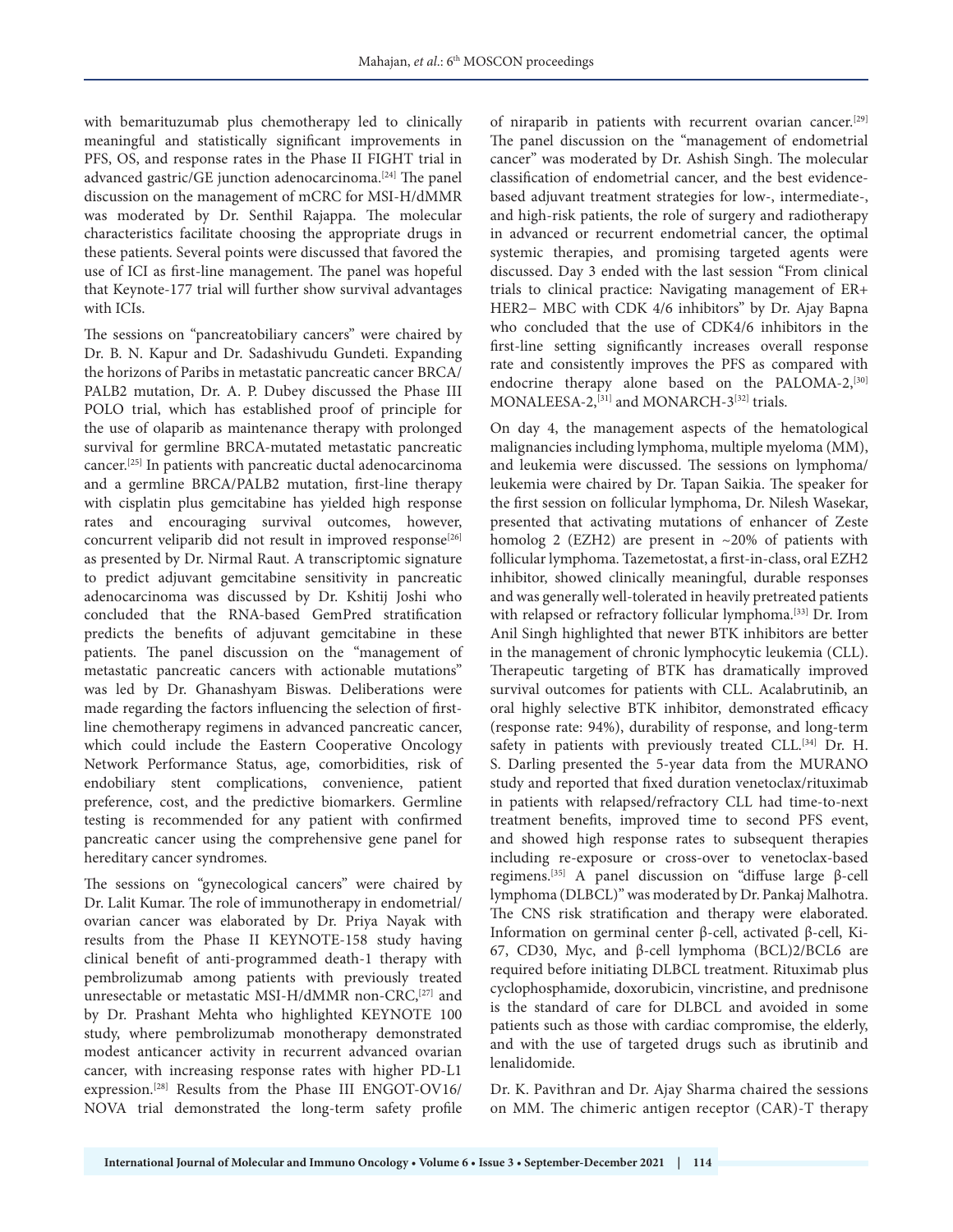in refractory myeloma was presented by Dr. Swami Padmanabhan Iyer. CAR-T uses a patient's own T cells, which are removed and then engineered to identify and kill malignant MM cells. Dr. Iyer showed that CAR-T cell therapy effectively treated refractory myeloma.<sup>[36]</sup> Several clinical trials have demonstrated enhanced efficacy and tolerability of daratumumab-based combinations in both transplant ineligible and eligible MM patients, without compromising transplant ability. Daratumumab as firstline treatment of transplant eligible MM was elaborated by Dr. Nishad Dhakate. The Phase III CASSIOPEIA trial showed that daratumumab with bortezomib, thalidomide, and dexamethasone (VTd) decreased the risk (by 53%) of progression or death compared with VTd alone in newly diagnosed patients with MM who were candidates for autologous stem cell transplant.[37] The session concluded with a panel discussion on the "current management of relapse refractory MM," which was moderated by Dr. Abhay Bhave. The panel members debated on the recommendations of the International Myeloma Working Group on the management of relapsed MM. The panel members opined that venetoclax addition to bortezomib plus dexamethasone significantly improves the PFS, especially in patients with t(11;14) or BCL2 high gene expression where venetoclax shows a favorable benefit–risk profile.

The sessions on leukemia were started by Dr. Sameer Tulpule. The current treatment mainstays for acute myeloid leukemia (AML) include chemotherapy or mutationspecific targeting molecules including FLT3 inhibitors, IDH inhibitors, and monoclonal antibodies. Dr. Sameer Tulpule showed that post-transplantation maintenance therapy with sorafenib is effective in reducing the relapse in FLT3-ITD AML patients undergoing allogeneic HSCT.[38] Dr. Abhishek Dudhatra discussed the inhibition of PI3K as an alternative therapeutic strategy in CLL.<sup>[39]</sup> The PI3K inhibitors have an important role in patients progressing after BTKi and BCL2 antagonist and in patients with comorbidities such as cardiac or renal dysfunctions. Dr. Varun Bafna highlighted the IDH mutation, which occurs in ~20% of AML patients. Targeted therapies for patients with AML and IDH mutations are now approved both in the newly diagnosed and relapsed/ refractory settings. The therapeutic efficacy in IDH mutant AML can be maximized through the concurrent inhibition of IDH and methyltransferase.<sup>[40]</sup> The panel discussion on the "management of AML" was moderated by Dr. Hemant Malhotra. The panel members discussed the front-line treatment for patients' who are ineligible for intensive therapy, for younger patients fit and eligible for intensive therapy, and the mutations that impact the addition of venetoclax to hypomethylating agents. Venetoclax plus azacitidine has shown survival improvement in newly diagnosed AML. The cytogenetics affect the durability of the venetoclax/azacitidine

response in AML patients. Gilteritinib, quizartinib, and crenolanib are the front-line FLT3 inhibitors in the treatment of AML. The minimal residual disease assessment should become the standard of care in AML treatment.

The session on "optimize CML management in new decade" was taken by Dr. Vishnu Sharma. The overall CML therapeutic landscape has dramatically changed with TKI development, which allows a near-normal life expectancy. Treatment-free remission, through the achievement of a stable deep molecular response, is increasingly regarded as a feasible treatment goal. On the question of "Do I need single test to assess all mutations in mNSCLC?", Dr. Aparna Dhar indicated that CGP using liquid biopsy of a blood sample is feasible in patients where traditional testing methods are contraindicated due to insufficient tissues samples.<sup>[41]</sup> In NSCLC, available tumor tissue is a practical concern for some patients, and in addition, a liquid test is desirable at the time of disease progression as it avoids a repeat biopsy.<sup>[42]</sup> Dr. Manoj Mahajan delivered the concluding remarks for MOSCON 2021 and highlighted how the journey from organ of origin based conventional chemotherapy has transformed to personalized therapy with druggable molecular targets in cancer management. Clearly, the conference had shown that OS in cancer patients is improving meaningfully and significantly, thanks to the use of molecularly targeted therapies.

Our experience of organizing and conducting an international virtual conference was unique in many ways. It taught us how to optimize experience sharing and continuing medical education while facing unprecedented challenges thrown up by the ongoing COVID-19 pandemic. We thank all the faculty and participants in cooperating with us and making 6<sup>th</sup> MOSCON a grand success.

## **Declaration of patient consent**

Patient's consent not required as there are no patients in this study.

#### **Financial support and sponsorship**

Nil.

#### **Conflicts of interest**

There are no conflicts of interest.

## **REFERENCES**

- 1. Moore K, Colombo N, Scambia G, Kim BG, Oaknin A, Friedlander M, *et al*. Maintenance olaparib in patients with newly diagnosed advanced ovarian cancer. N Engl J Med 2018;379:2495-505.
- 2. Ray-Coquard I, Pautier P, Pignata S, Pérol D, González-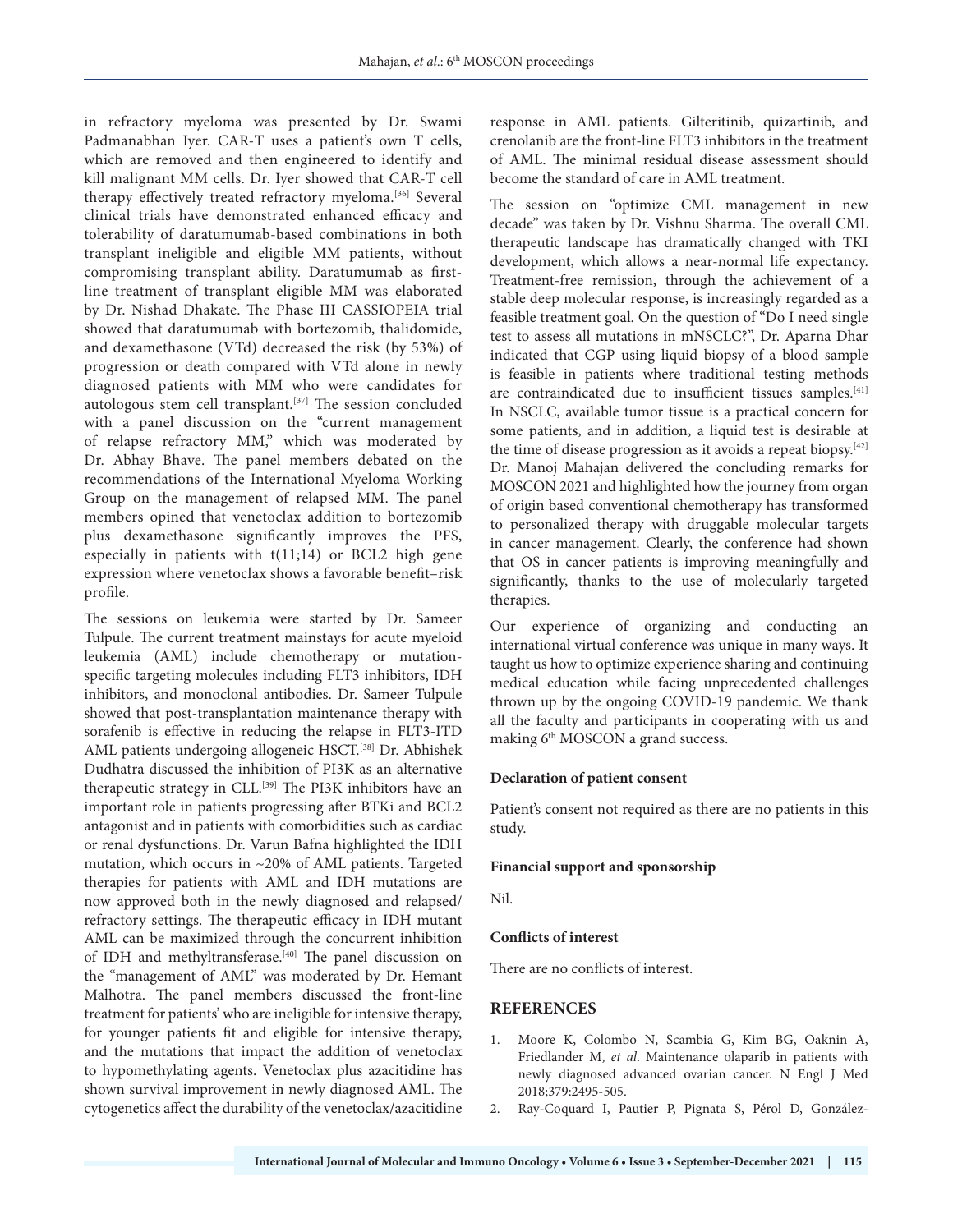Martín A, Berger R, *et al*. Olaparib plus bevacizumab as first-line maintenance in ovarian cancer. N Engl J Med 2019;381:2416-28.

- 3. André F, Ciruelos E, Rubovszky G, Campone M, Loibl S, Rugo HS, *et al*. Alpelisib for PIK3CA-mutated, hormone receptor-positive advanced breast cancer. N Engl J Med 2019;380:1929-40.
- 4. Kalinsky K, Barlow WE, Meric-Bernstam F, Gralow JR, Albain KS, Hayes D, *et al*. Abstract GS3-00: First results from a phase III randomized clinical trial of standard adjuvant endocrine therapy (ET)+/-chemotherapy (CT) in patients (pts) with 1-3 positive nodes, hormone receptor-positive (HR+) and HER2-negative (HER2-) breast cancer (BC) with recurrence score (RS) <25: SWOG S1007 (RxPonder). Cancer Res 2021;81:GS3.
- 5. Gonzalez-Angulo AM, Barlow WE, Gralow J, Meric-Bernstam F, Hayes DF, Moinpour C, *et al*. SWOG S1007: A phase III, randomized clinical trial of standard adjuvant endocrine therapy with or without chemotherapy in patients with one to three positive nodes, hormone receptor (HR) positive, and HER2-negative breast cancer with recurrence score (RS) of 25 or less. J Clin Oncol 2011;29:TPS104.
- 6. Mittendorf EA, Zhang H, Barrios CH, Saji S, Jung KH, Hegg R, *et al*. Neoadjuvant atezolizumab in combination with sequential nab-paclitaxel and anthracycline-based chemotherapy versus placebo and chemotherapy in patients with early-stage triplenegative breast cancer (IMpassion031): A randomised, doubleblind, phase 3 trial. Lancet 2020;396:1090-100.
- 7. Harbeck N, Johnston S, Fasching P, Martin M, Toi M, Rastogi P, *et al*. Abstract PD2-01: High Ki-67 as a biomarker for identifying patients with high risk early breast cancer treated in monarchE. Cancer Res 2021;81:PD2-01.
- 8. Buus R, Sestak I, Kronenwett R, Ferree S, Schnabel CA, Baehner FL, *et al*. Molecular drivers of oncotype DX, prosigna, endopredict, and the breast cancer index: A TransATAC study. J Clin Oncol 2021;39:126-35.
- 9. Turner NC, Kingston B, Kilburn LS, Kernaghan S, Wardley AM, Macpherson IR, *et al*. Circulating tumour DNA analysis to direct therapy in advanced breast cancer (plasmaMATCH): A multicentre, multicohort, phase 2a, platform trial. Lancet Oncol 2020;21:1296-308.
- 10. Ramakrishna N, Temin S, Chandarlapaty S, Crews JR, Davidson NE, Esteva FJ, *et al*. Recommendations on disease management for patients with advanced human epidermal growth factor receptor 2-positive breast cancer and brain metastases: ASCO clinical practice guideline update. J Clin Oncol 2018;36:2804-7.
- 11. Schmid P, Rugo HS, Adams S, Schneeweiss A, Barrios CH, Iwata H, *et al*. Atezolizumab plus nab-paclitaxel as first-line treatment for unresectable, locally advanced or metastatic triple-negative breast cancer (IMpassion130): Updated efficacy results from a randomised, double-blind, placebo-controlled, phase 3 trial. Lancet Oncol 2020;21:44-59.
- 12. Paik PK, Felip E, Veillon R, Sakai H, Cortot AB, Garassino MC, *et al*. Tepotinib in non-small-cell lung cancer with MET exon 14 skipping mutations. N Engl J Med 2020;383:931-43.
- 13. Hong DS, Kuo J, Sacher AG, Barlesi F, Besse B, Kuboki Y, *et al*. CodeBreak 100: Phase I study of AMG 510, a novel

KRASG12C inhibitor, in patients (pts) with advanced solid tumors other than non-small cell lung cancer (NSCLC) and colorectal cancer (CRC). J Clin Oncol 2020;38:3511.

- 14. Drilon A, Oxnard GR, Tan DS, Loong HH, Johnson M, Gainor J, *et al*. Efficacy of selpercatinib in RET fusion-positive non-small-cell lung cancer. N Engl J Med 2020;383:813-24.
- 15. Subbiah V, Hu MI, Gainor JF, Mansfield AS, Alonso G, Taylor MH, *et al*. Clinical activity of the RET inhibitor pralsetinib (BLU-667) in patients with RET fusion-positive solid tumors. J Clin Oncol 2021;39:467.
- 16. Planchard D, Besse B, Groen HJ, Souquet PJ, Quoix E, Baik CS, *et al*. Dabrafenib plus trametinib in patients with previously treated BRAF (V600E)-mutant metastatic non-small cell lung cancer: An open-label, multicentre phase 2 trial. Lancet Oncol 2016;17:984-93.
- 17. Singh A, Chen H. Optimal care for patients with anaplastic lymphoma kinase (ALK)-positive non-small cell lung cancer: A review on the role and utility of ALK inhibitors. Cancer Manag Res 2020;12:6615-28.
- 18. Nizialek E, Antonarakis ES. PARP inhibitors in metastatic prostate cancer: Evidence to date. Cancer Manag Res 2020;12:8105-14.
- 19. FDA Approves Relugolix for Advanced Prostate Cancer; 2021. Available from: https://www.fda.gov/drugs/drug-approvalsand-databases/fda-approves-relugolix-advanced-prostatecancer#:~:text=on%20december%2018%2c%202020%2c%20 the,patients%20with%20advanced%20prostate%20cancer. [Last accessed on 2021 Mar 22].
- 20. Plimack ER, Rini BI, Stus V, Gafanov R, Waddell T, Nosov D, *et al*. Pembrolizumab plus axitinib versus sunitinib as first-line therapy for advanced renal cell carcinoma (RCC): Updated analysis of KEYNOTE-426. J Clin Oncol 2020;38:5001.
- 21. Paz-Ares L, Spira A, Raben D, Planchard D, Cho BC, Özgüroğlu M, *et al*. Outcomes with durvalumab by tumour PD-L1 expression in unresectable, stage III non-small-cell lung cancer in the PACIFIC trial. Ann Oncol 2020;31:798-806.
- 22. Shiu KK, Andre T, Kim TW, Jensen BV, Jensen LH, Punt CJ, *et al*. KEYNOTE-177: Phase III randomized study of pembrolizumab versus chemotherapy for microsatellite instability-high advanced colorectal cancer. J Clin Oncol 2021;39:6.
- 23. Chen EX, Jonker DJ, Loree JM, Kennecke HF, Berry SR, Couture F, *et al*. CCTG CO.26: Updated analysis and impact of plasma-detected microsatellite stability (MSS) and tumor mutation burden (TMB) in a Phase II trial of durvalumab (D) plus tremelimumab (T) and best supportive care (BSC) versus BSC alone in patients (pts) with refractory metastatic colorectal carcinoma (rmCRC). J Clin Oncol 2019;37:3512.
- 24. Wainberg ZA, Enzinger PC, Kang YK, Yamaguchi K, Qin S, Lee KW, *et al*. Randomized double-blind placebo-controlled phase 2 study of bemarituzumab combined with modified FOLFOX6 (mFOLFOX6) in first-line (1L) treatment of advanced gastric/gastroesophageal junction adenocarcinoma (FIGHT). J Clin Oncol 2021;39:160.
- 25. Golan T, Hammel P, Reni M, van Cutsem E, Macarulla T, Hall MJ, *et al*. Overall survival from the phase 3 POLO trial: Maintenance olaparib for germline BRCA-mutated metastatic pancreatic cancer. J Clin Oncol 2021;39:378-8.